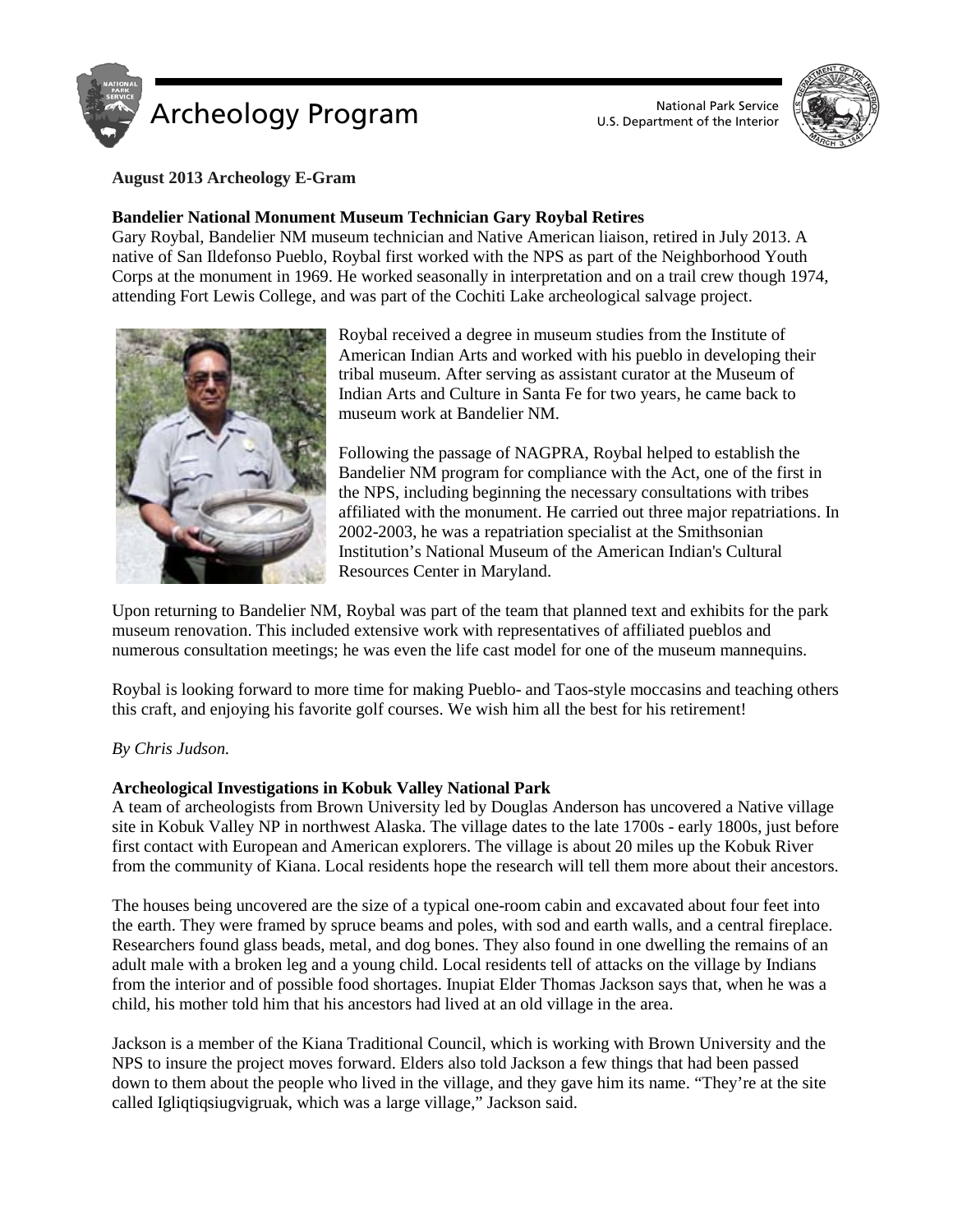Local residents say they plan to donate their DNA to compare to DNA from the remains of the people found at the site. The human remains will eventually be returned to tribal leaders for burial.



At the Igliqtiqsiugvigruak Site. Photo by Daysha Eaton, KSKA – Anchorage

#### **Archeologists Discover Prehistoric Village at Tumacacori National Historical Park**

Earlier this year, Tumacacori NHP partnered with the University of Arizona and Desert Archaeology, Inc., to conduct an archeological field school in the park's Guevavi Unit. Test excavations were completed on NPS land and land owned by the city of Nogales. Archeologists from the Tohono O'odham Nation also participated, monitoring the excavations and providing tribal perspectives. Students from Tucson area high schools participated in field and lab work as part of the NPS-funded Latino Initiative.

The field school investigated archeological features exposed in a road. Previous archeological research had failed to locate evidence for prehistoric occupation at Guevavi, but the field school discovered a prehistoric pit-house village, several roasting pits, and a Spanish-period adobe structure. Initial results suggest that the prehistoric village is a Hohokam settlement dating to at least the Middle Rincon phase (AD 1000-1100). The village may consist of as many as 40 houses. The village may be the largest southernmost Hohokam village in the Santa Cruz River Valley.

Testing was also completed at the Guevavi Mission midden in a portion of the site heavily impacted by rodent activity and slope erosion. Desert Archaeology Inc. donated the use of an aerial photography drone, resulting in the identification of vegetation alignments representing walls and rooms which may be Spanish corrals and outbuildings. An adobe structure near the NPS boundary was also tested, and appears to date to the Spanish period, but further investigation is needed to confirm its age and function. It is possible that this structure is one of three churches built at the site between 1691 and 1751.

Another field school is planned for 2014 with the goal of further defining the prehistoric village and Spanish structures. This project highlights how partnerships can be used to leverage resources to achieve results far beyond what the staff from one small park could achieve alone.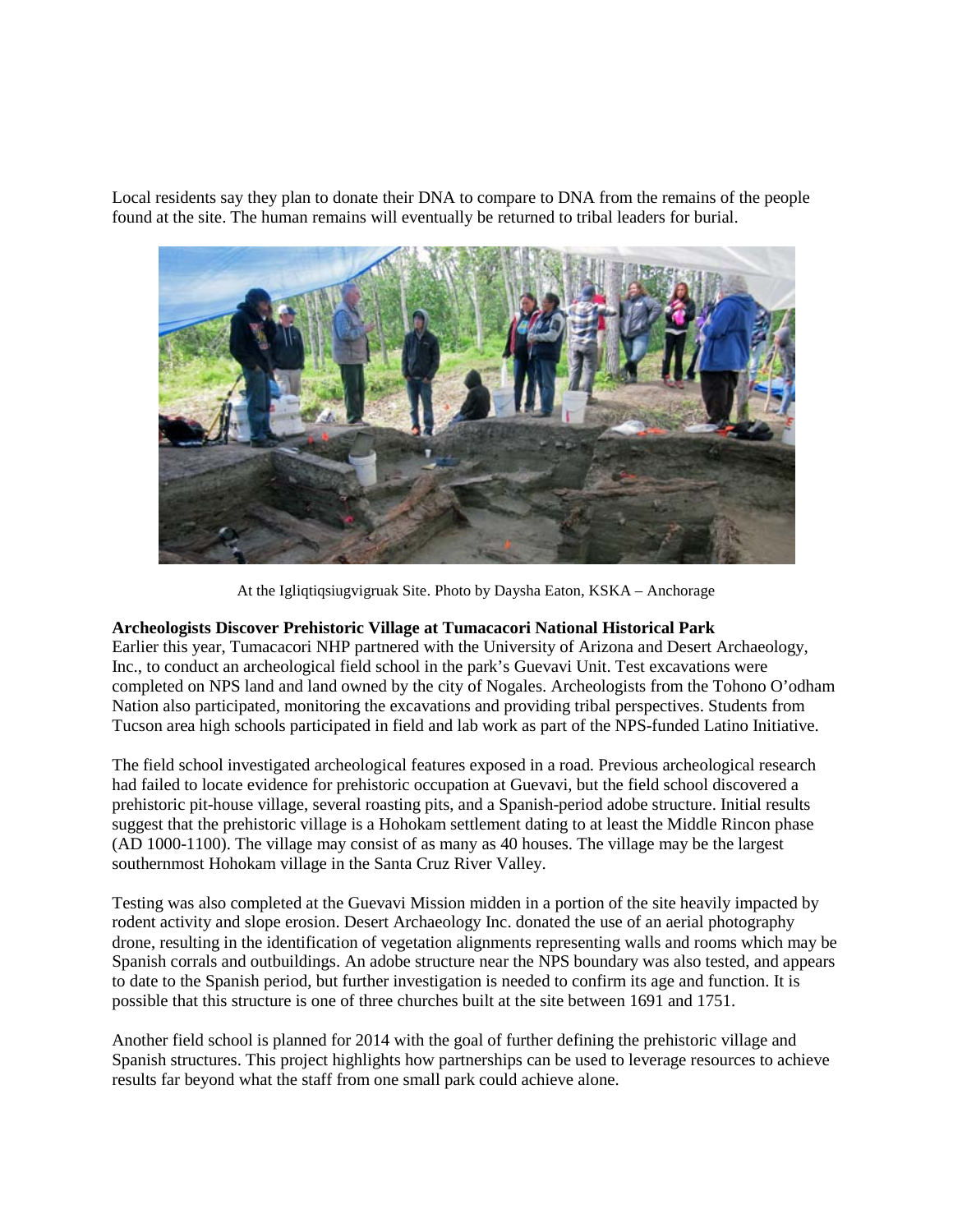To learn more about Tumacacori, go to http://www.nps.gov/tuma/index.htm

*By Jeremy Moss, Archeologist Tumacacori NHP*



University of Arizona students at work in the Guevavi Unit. NPS photo.

# **Tribal College Holds Archeological Field School at NPS Site**

Sweating and digging in the Montana sun may not be most students' idea of how to spend the summer, but seven Salish Kootenai College students did just that for six weeks as part of the requirement toward a degree in tribal historic preservation, the first such program in the nation.

The first week was spent at Fort Conna, a Hudson's Bay trading post built in 1846 in what is now Ronan, Montana. Salish Student Katie McDonald had a personal connection to the site because one of her ancestors ran the post in those early days. The following three weeks were spent at Grant-Kohrs Ranch NHS in Montana, once a 10 million acre ranch dating to 1862. The NPS has proposed building a new visitor center, but artifacts found raised some questions and the archeology class was asked to come and investigate, as part of NHPA Section 106 requirements. The final week of the summer program was spent on the Flathead Reservation in western Montana, with the approval of the tribal council.

The students learned to use ground penetrating radar and magnetometry, neither of which disturb the soil, and worked with a tethered blimp for low level aerial photography in both visible and infrared light. Students also dug excavation units. At one site they located a well that had been covered over, the apparent foundation for a house, a possible chimney, plus a variety of pieces of glass and metal.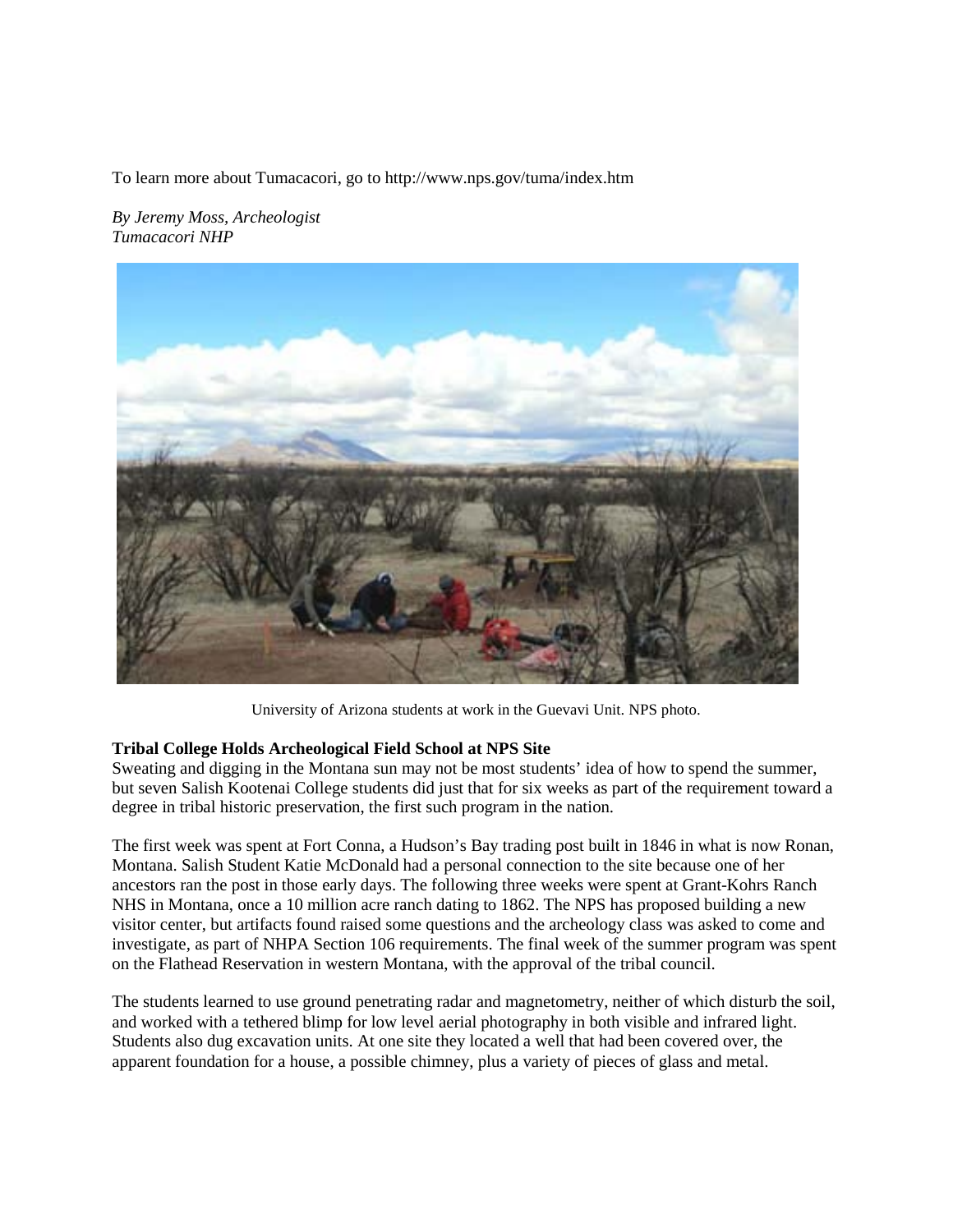Archeology is typically not a positive subject among Native Americans, but the opportunity to learn and carry out archeological procedures, combined with being able to see it through a different cultural perspective, holds great promise for the future of archeology on Native American sites.

*By Jack McNeel Indian Country Today Media Network*

Read more about the field school at *[http://indiancountrytodaymedianetwork.com/2013/08/01/students](http://indiancountrytodaymedianetwork.com/2013/08/01/students-get-down-and-dirty-learning-archaeology-summer-150671)[get-down-and-dirty-learning-archaeology-summer-150671](http://indiancountrytodaymedianetwork.com/2013/08/01/students-get-down-and-dirty-learning-archaeology-summer-150671)*

### **Archeology Merit Badge at the 2013 Boy Scouts Jamboree**

In July 2013, the Boy Scouts of America held their National Jamboree at the Summit Bechtel Reserve near Mount Hope, West Virginia, for the first time. David Fuerst and Teresa Moyer from the NPS, Jeanne Moe and Robert King from the BLM, and Scott Butler from Brockington & Associates staffed a Merit Badge booth for Archeology.

Scouts could earn 8 of the 11 requirements for the merit badge through participation in a mock excavation, a time capsule exercise, talking through stewardship dilemmas, experimenting with flint and steel and a bow drill to make fire, learning about careers in archeology, and talking through the similarities and differences of archeology to other disciplines. By the end of the Jamboree, 240 scouts had completed the program. Three Scouts came prepared to complete their merit badges. The merit badge staff estimated an additional 250 informal contacts were made with visitors who attempted fire making, wanted to hear about NPS and BLM programs, or chat about archeology in general. The next Jamboree at the Summit Bechtel Reserve is scheduled for 2017.

**Contact:** Teresa Moyer at (202) 354-2124.

#### **NPS Director Signs MOU with UK on Management of HMS** *Fowey* **Archeology Site**

On August 15, 2013, NPS Director Jon Jarvis signed a memorandum of understanding (MOU) with the United Kingdom of Great Britain and Northern Ireland regarding the wreck of the 18th-century British Naval frigate HMS *Fowey*. Commodore Eric Fraser, CBE of the Royal Navy, signed the agreement on behalf of the UK.

On June 27, 1748, HMS *Fowey*, a fifth rate frigate struck a coral reef and sank, coming to rest on the sea bed near present-day Miami, Florida. The wreck remained undiscovered until the 1970s, when a local sport diver located its remains within the boundaries of Biscayne NP. NPS re-located the remains and identified the wreck as that of HMS *Fowey.* 

The MOU recognizes British title to the wreck of HMS *Fowey* and expresses NPS's intention to continue to care for the wreck in accordance with its own policies, the Sunken Military Craft Act of 2004, and the UNESCO convention on Underwater Cultural Heritage. The signatories agree to exchange information and to consult on matters effecting the management and preservation of the site. Attendees at the signing ceremony watched a brief video site tour lead by Biscayne NP archeologist Charles Lawson, who discussed the wreck's history and NPS efforts to stabilize the site in the wake of Superstorm Sandy.

Director Jarvis said that the MOU codifies the NPS commitment to care for HMS *Fowey* and other submerged resources in our national parks. He highlighted the NPS preservation ethic, noting that not only are NPS staff driven by a mission to preserve America's treasures, but also that they have a great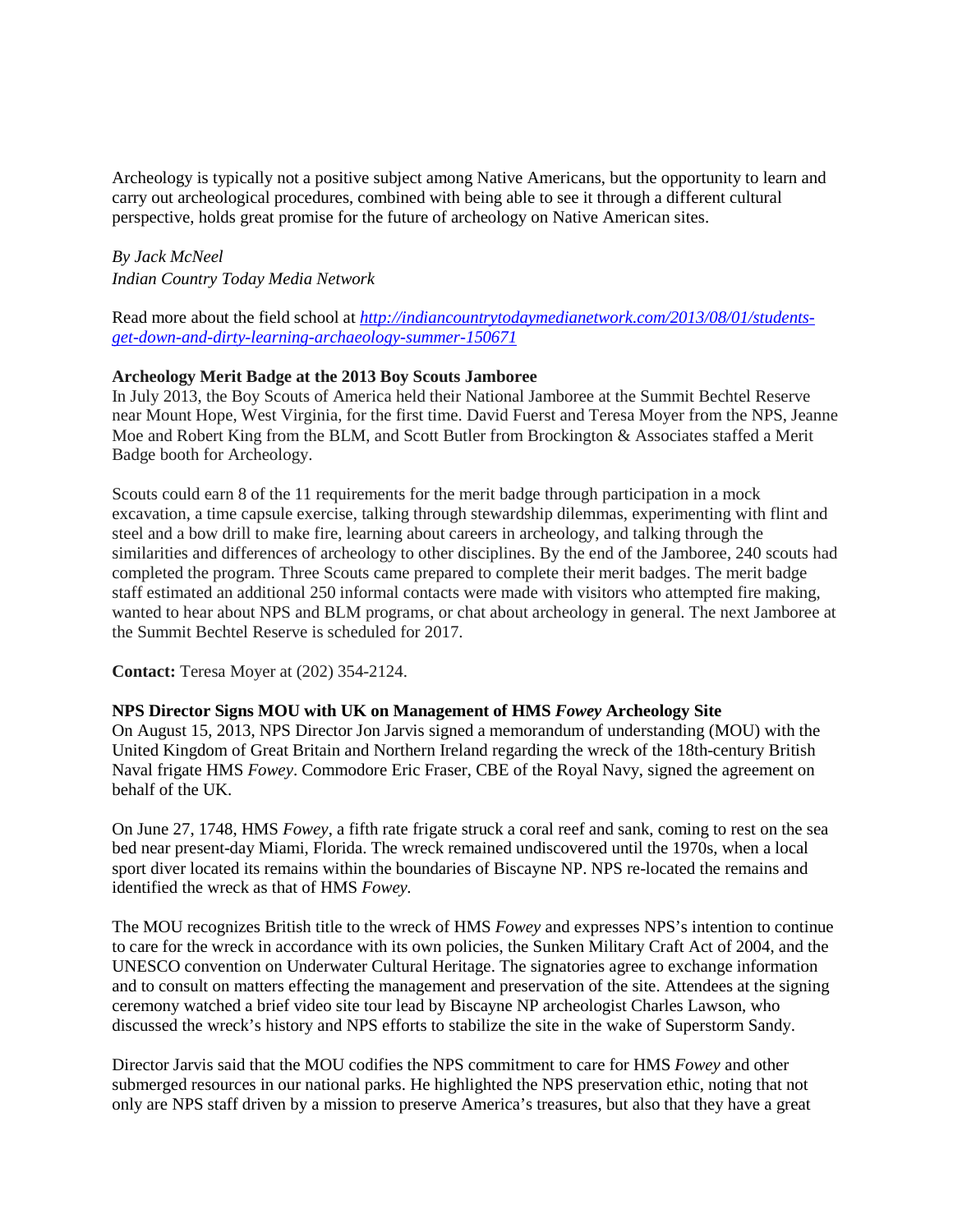deal of expertise and technical skill in managing of cultural heritage sites. He commended the staff of the NPS Submerged Resource Center, led by David Conlin, and Southeastern Archeological Center, led by David Morgan.

The HMS *Fowey* site is a nationally significant archeological resource, listed on the National Register of Historic Places. It continues to provide information about 18<sup>th</sup> century maritime life and the historic maritime landscape of South Florida.

The video tour of Fowey is available at: <http://vimeo.com/72920037>

**Contact**: Stanley Bond, NPS Chief Archeologist, at (202) 354-2123

### *By David Gadsby*



Left to right: Tammy Whittington, IMR ARD Resource Stewardship and Science; David Morgan, Director, SEAC; Stephanie Toothman, AD Cultural Resources; Charles Lawson, Biscayne NP archeologist; Jon Jarvis, NPS Director; Brian Carlstrom, Biscayne NP Superintendent; Commodore Brian Frazier RN CBE; David Gadsby, archeologist; Commander John (Ned) Kelly RN; Dave Conlin, Chief, SRC; Sande McDermott, DAD Cultural Resources; Stanley Bond, NPS Chief Archeologist.

#### **Joint Archeology Remote Sensing Project at Horseshoe Bend National Military Park**

In 1814, Red Stick Creek Indians built a stout log barricade across the neck of the Horseshoe Bend peninsula formed by the Tallapoosa River. They hoped this wall would protect the village of Tohopeka, about eight hundred yards to the south. In mid-July, John Cornelison, NPS Southeast Archeological Center (SEAC) archeologist, and a team of archeologists spent two weeks investigating the battlefield at Horseshoe Bend with non-invasive archeological techniques to determine the location of the barricade. This included using ground penetrating radar, soil conductivity, soil resistivity and a gradiometer. Cameron Wesson and other archeologists rcheologists from Lehigh University participated, using an additional gradiometer with the assistance from Auburn University's archeological field school.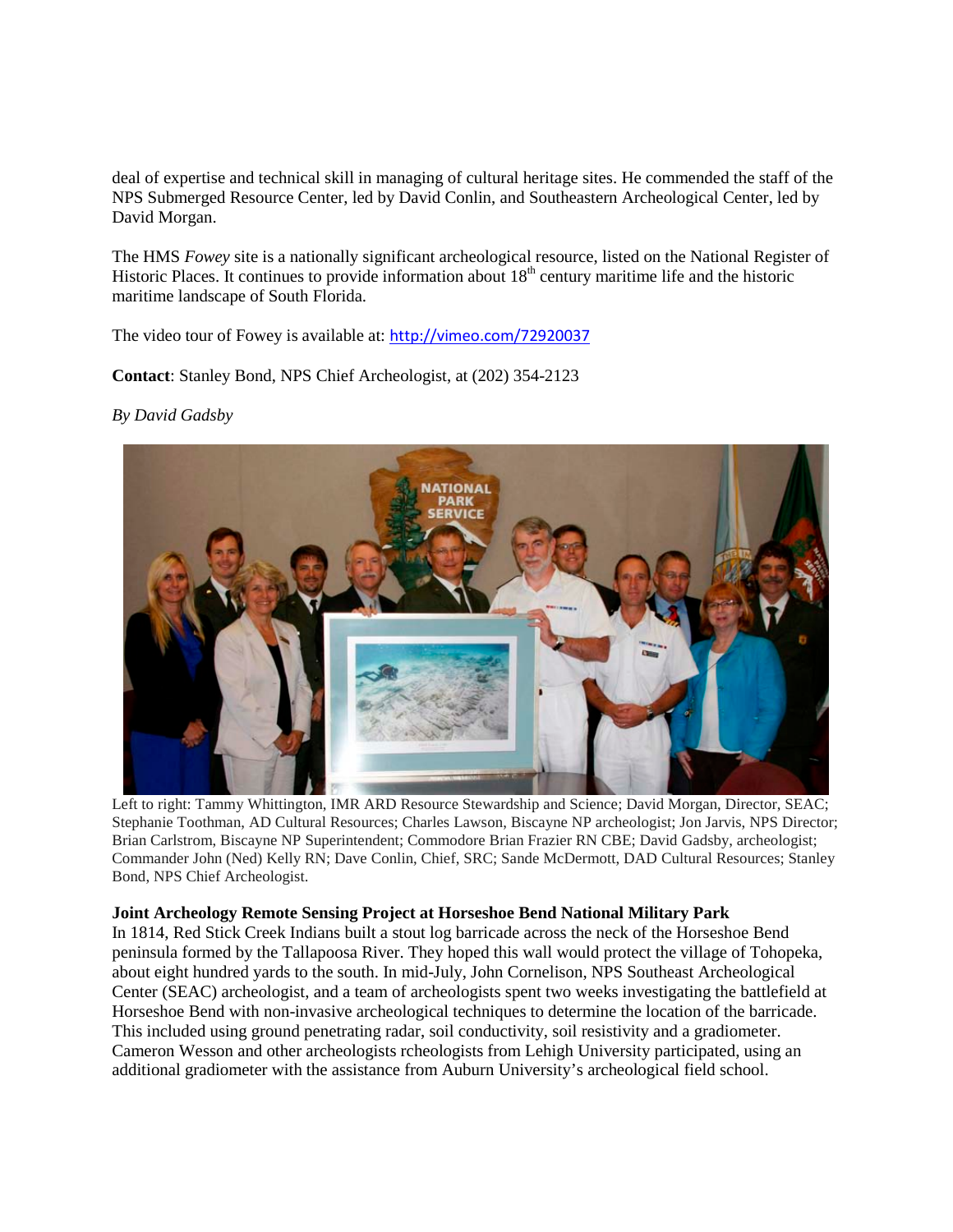"We are very fortunate to be able to use this equipment on this important site," said Cornelison. "With the bicentennial [of the battle] less than a year away, SEAC, the park, and our partners were able to use advanced techniques to obtain new information about the barricade without disturbing the soil. This project is the largest terrestrial remote-sensing survey in any Southeast Region park and one of the larger remote-sensing land surveys conducted by the NPS."



Field crew looks for signs of historic Creek barricade NPS

Horseshoe Bend NMP Superintendent Doyle Sapp said that he hopes that the data gathered will reveal the exact location of at least a portion of the barricade and enhance the park's interpretation of the Battle of Horseshoe Bend.

# *By [Heather Tassin](mailto:heather_tassin@nps.gov)*

# **Four New Members on NPS Cotter Award Committee**

The Committee for the John L. Cotter Award for Excellence in NPS Archeology welcomes four new members. NPS archeologists created the award to honor the long and distinguished career and pioneering contributions to professional archeology within the National Park System of John L. Cotter. This unofficial award was established as inspiration for student and professional archeologists to continue Dr. Cotter's model of excellence in scientific archeology, and recognizes the archeological accomplishments of NPS staff or a partnership researcher within a unit or units of the National Park System.

New members are Matthew Guebard (Montezuma Castle NM and Tuzigoot NM), Bill Griswold (NER Archeology Program), Cari Kreshak (Pacific Islands Cultural Resources Program), and Jeffrey Rasic (Gates of the Arctic NP and Yukon-Charley Rivers National Preserve).

Thanks to everyone who applied for committee membership; you are encouraged to apply again when committee member slots open up. A big thank you and shout out to the out-going members of the "JLC Committee, New Generation" who helped to stand up the committee after a long hiatus. They are David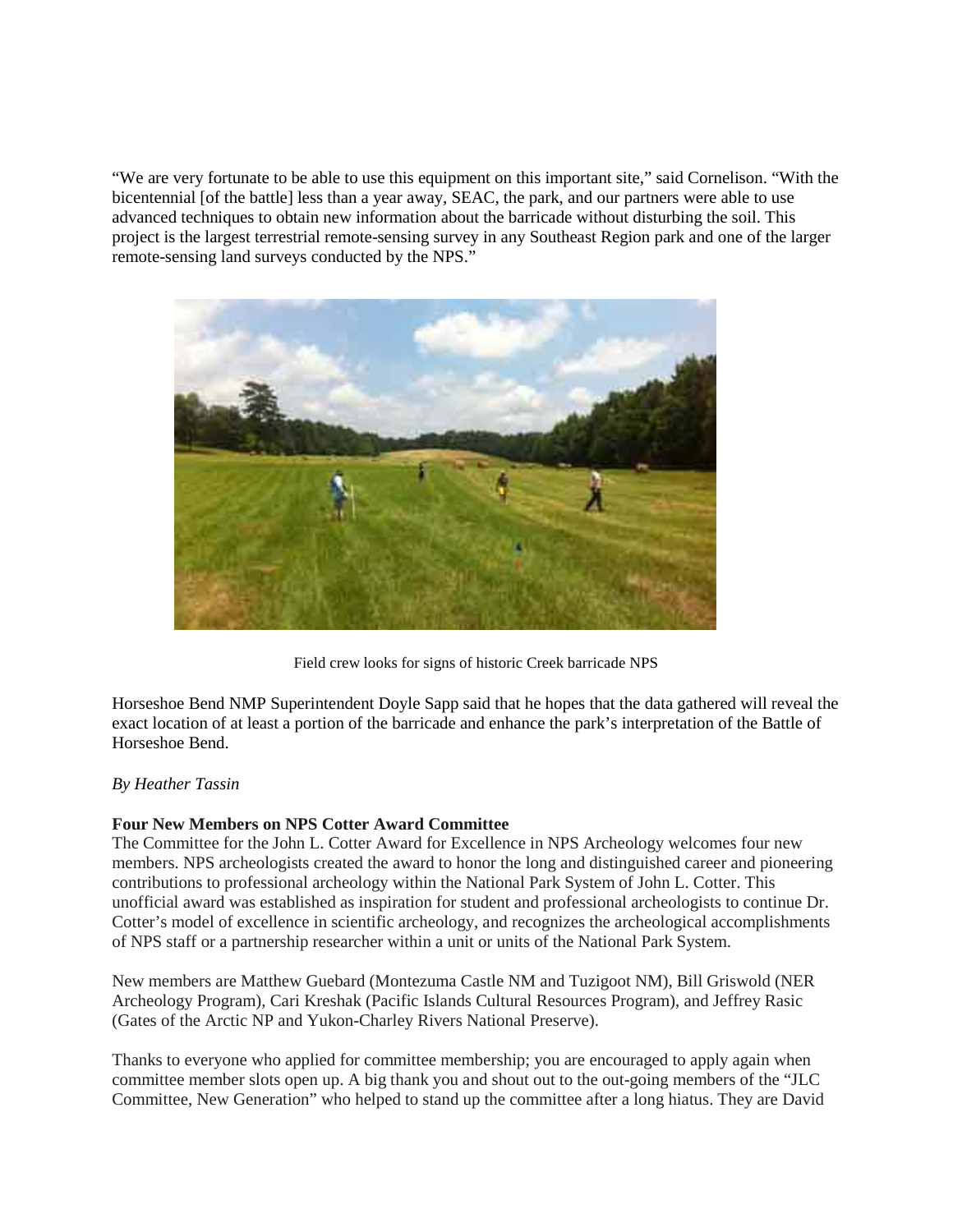Fuerst, Dave Conlin, David Morgan, and Committee Chair Pei-Lin Yu. Continuing members are Caven Clark and Stanley Bond. The next call for John L. Cotter Award's nominations will be this winter.

**Contact:** Pei-Lin Yu, at (406) 243-2660

### **Annual Children's Archeology Day Held at Effigy Mounds National Monument**

Children's Archeology Day, which was held at Effigy Mounds NM on August 10, 2013, was the most successful such day the park has had. Of the 594 visitors on Saturday, over 300 attended the 1 p.m. event, 119 of them children.

There were seven hands-on stations including bracelet beading, pottery, basket making, an atlatl demonstration, Indian games, a fur trader demonstration, and a sandbox archeology dig. Eleven volunteers, five uniformed rangers and one Eastern National associate ran the stations and the visitor center desk. Many of the volunteers have returned each year to help with this event, a fun and familyoriented day. The free annual summer program has grown larger each year.

*By Merle Frommelt*

Archeology Day at Effigy Mounds National Monument

# **Chickasaw Students Explore Ancestral Homelands In Natchez Trace Parkway**

During the first week of August 2013, students from the Chickasaw Nation in Oklahoma traveled over 600 miles from East Central University to Natchez Trace Parkway to explore the ancestral homelands of the Chickasaw people. Like many American Indian tribes, the Chickasaw people were removed from their homes to Oklahoma during the early 1800s.The students gathered information and inspiration to develop educational resources based on their experiences in northern Mississippi. The students will develop lesson plans, articles, and videos about the relationship of the Chickasaw people to parkway lands.

The students dug into homeland history at local archives. At one point, the students came face to face with a transfer of lands deed with the mark of Tishomingo, one of the great Chickasaw leaders during the time of the Great Removal. One student said, "Words cannot describe how amazing it was to see his actual mark. It was an emotional experience..."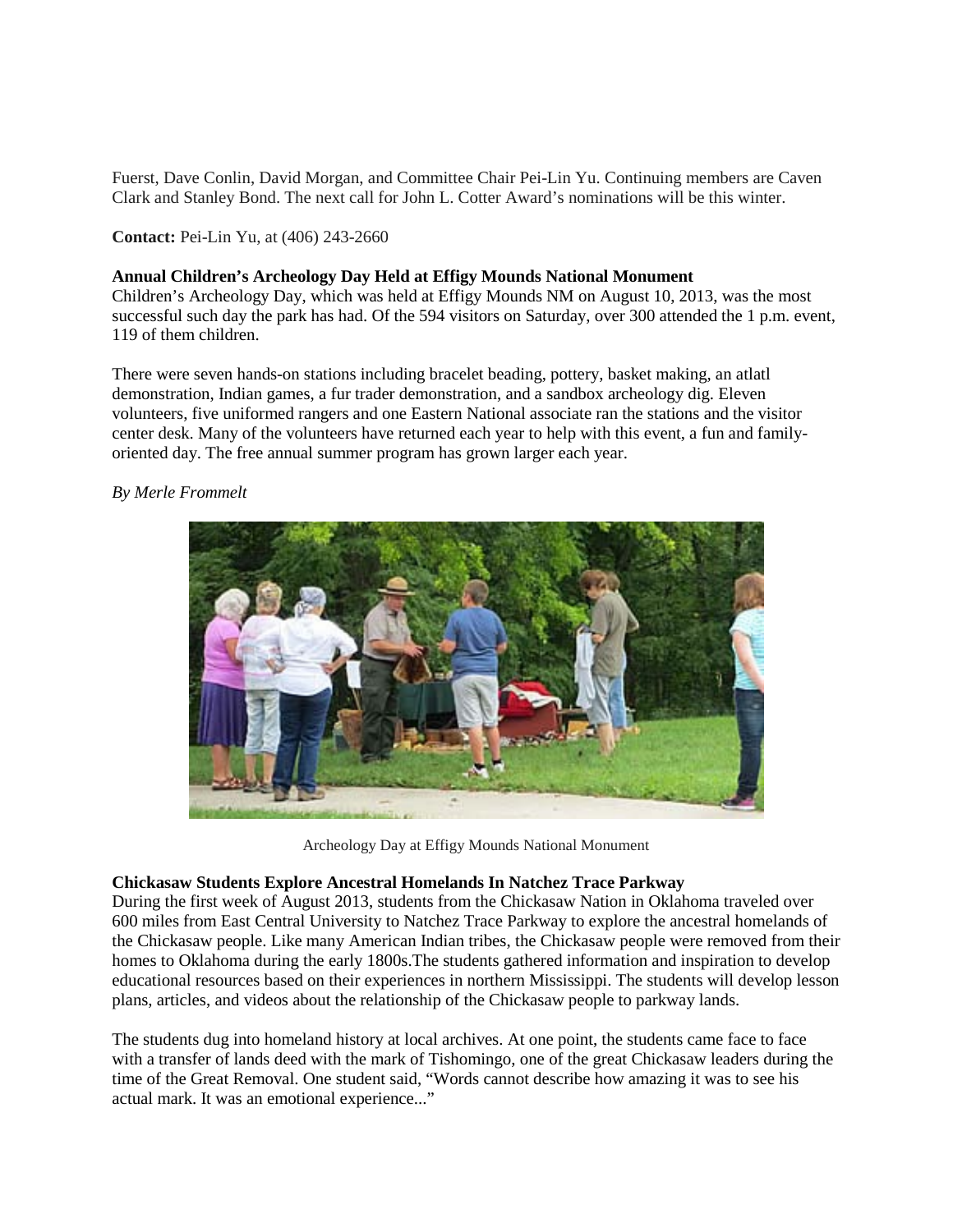The students visited Pinson Mounds, in Tennessee, and a hand-built stone wall commemorating Te-Lah-Nay. In the 1830s, this eighteen-year-old Yuchi woman was removed to Oklahoma but walked home alone to Alabama. The privately owned wall is adjacent to the parkway and is a pilgrimage destination for many American Indians. The students also visited George Colbert's ferry site, where the parkway crosses the Tennessee River. Colbert, also known as Tootemastubbe, was an important Chickasaw leader. Colbert led a Chickasaw auxiliary troop under Andrew Jackson in the Creek War of 1813-1814. Students also visited known sites of Chickasaw home-groups and clans, including French Camp. Louis Lefleur established a stand along the Old Natchez Trace at this location around 1810.

This opportunity came to fruition through the hard work of Interpretive Ranger Jane Farmer, and supports Call to Action goal #3: History Lesson.

Images from the trip can be viewed on the Natchez Trace Parkway's Facebook page at [www.facebook.com/NatchezTraceParkwayNPS.](http://www.facebook.com/NatchezTraceParkwayNPS)



*By Terry Wildy*

Interpretive Ranger Jane Farmer and ECU students visit the Chickasaw Village site on the Natchez Trace Parkway. NPS photo.

#### **New Webinars Posted on NPS Archeology Program Website**

Recordings of archeology webinars held in May 2013 have been posted on the NPS Archeology Program website. New webinars are *[Research at Fort Vancouver NHS,](http://www.nps.gov/archeology/tools/videos/FOVA.wmv)* with presentations by Robert Cromwell, Doug Wilson, and Beth Horton; *Research in Parks*, with presentations by Karen Mudar, Stanley Bond, and Pei Lin Yu; *The Northwest College Field School at Bighorn Canyon NRA* presented by Chris Finley; and *Recent Excavations at Harpers Ferry NHP* presented by Darlene Hassler Godwin and Justin Ebersole. The last two webinars were presented by the 2013 Cotter Award winners. Mudar gave an over view of NPS guidance soon to be released about coordinating cultural resource management and firerelated activities, Bond discussed petroglyph research in Hawaii, and Yu shared insights for recognition of children's activities in the archeological record.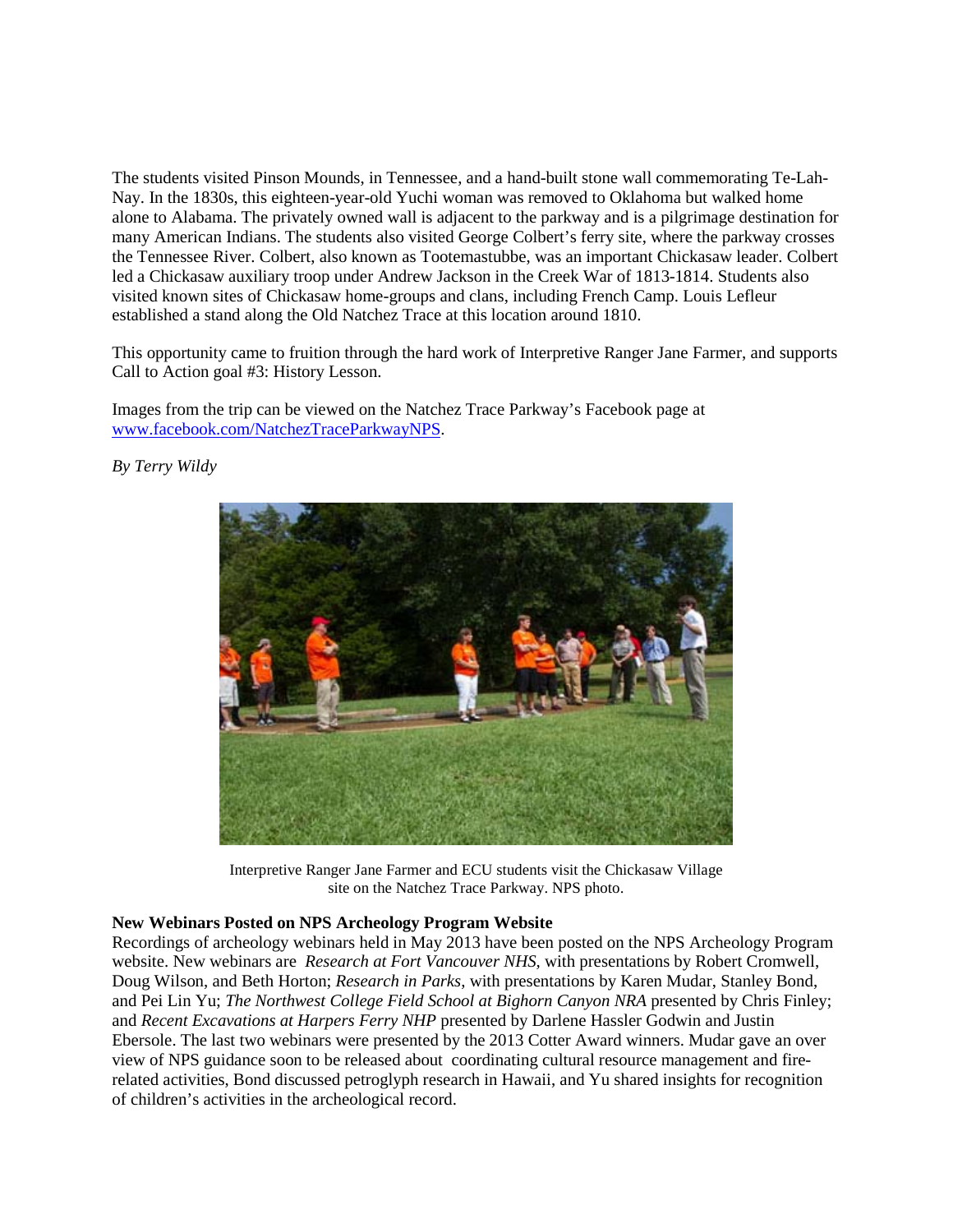Beginning in September, the NPS Archeology Program will offer the 2013 webinar series, focused on advances in geophysical technologies for locating and documenting archeological resources. To view the webinars, go to<http://www.nps.gov/archeology/tools/webinars.htm>

**Contact:** Karen Mudar, at (202) 354-2103

### **Conversation With an Archeologist: Vergil Noble**

(Each month, E-Gram staff talk with an archeologist working in the NPS. Know someone that we should interview? Let us know!)

This month, I caught up with Vergil Noble, an archeologist in the NPS Midwest Archeological Center (MWAC), where he has worked for 26 years.

The first question that I asked Vergil was how he got interested in archeology. Like many of our colleagues, he chose archeology as a profession at an early age. The memorable "We Want our Mummy," in which actors Larry Fine, Moe Howard, and Curly Howard are hired as private detectives to locate a museum curator who goes missing while searching for the mummy of Egyptian King Rootin'Tootin,' inspired Vergil to learn more about classical archeology. He became entranced with pyramids and pharaohs and his parents encouraged his interest by supplying him with popular books on the subject, like "Gods, Graves, and Scholars."

This preoccupation lasted through high school. Vergil entered Michigan State University with the intention of becoming a Mayan archeologist, unaware that MSU anthropology department did not have a strong Mayan focus. Luckily, though, Vergil was flexible, and he became interested in the French colonial fur trade through Chuck



Cleland, who was running a research program in historical archeology. Vergil first did field work on the 18<sup>th</sup> century Mill Creek site (now a unit of Mackinac State Historic Parks, Michigan) in 1973. He earned all of his degrees at MSU, finishing in 1983 with a PhD on Fort Ouiatenon, an early 18<sup>th</sup> century French fur trading site on the Wabash River, Indiana. He taught at MSU for the year after his degree.

After finishing his PhD, Vergil landed a job at Illinois State University running the Midwestern Archaeological Research Center (not to be confused with the NPS MWAC), which was a contract archeology unit of the university, specializing in historic archeology projects in the state (University of Illinois had a similar center that focused on prehistoric projects). There he gained valuable experience in administration and cultural resources management while continuing to teach. Vergil also diversified his knowledge base, becoming more familiar with  $19<sup>th</sup>$  century material culture.

This experience served him well when Vergil joined the NPS as an archeologist at MWAC in 1987. He was assigned archeology projects at presidential homes and other historic structures. Vergil told me that his first project with NPS was at the Lincoln Home NHS. This was followed by projects at homes of Taft, Garfield, and Grant (all NPS units). He also maintained his interest in the fur trade, and carried out projects at Grand Portage NM and Arkansas Post National Memorial. The NPS Midwest Region (MWR) covers 63 parks in 13 states; Vergil carried out projects in 20 of those units. One of his favorite projects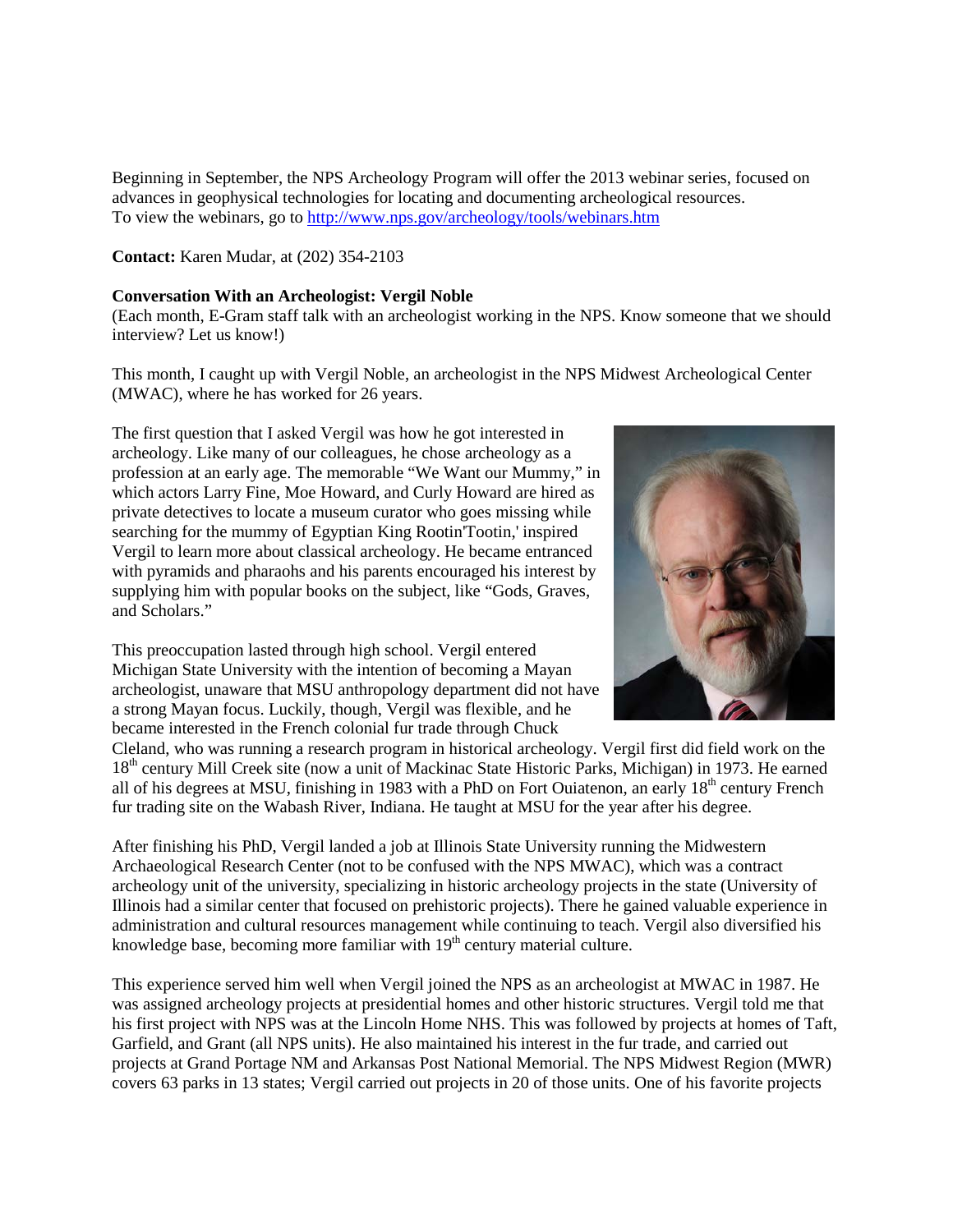was at Cuyahoga Valley NP. He directed Section 106 compliance work when the Ohio and Erie Canal towpath was converted to a hiker-biker trail, and found many new sites along the canal.

After 10 years as a fieldwork team leader, Vergil was promoted into an administrative position as head of MWAC's Archeological Information and Operations Program. Here, he supervised up to 15 people on various aspects of information management, including administrative, library, report production, and GIS staff. When MWAC was re-organized in 2000, Vergil was assigned to provide external assistance to the National Historic Landmarks (NHL) program, a position that he has held ever since.

I asked Vergil what this job entailed. He explained that of the 400 NHLs in the NPS MWR, 75 were archeological, and that many of them were in state parks. One of his duties was to monitor site conditions, sometimes through visits, but more often through telephone calls and questionnaires. This information contributes to periodic reports to Congress on NHLs.

The second part of his job is to provide technical assistance to landmark stewards. What kinds of technical assistance? I asked. Anything that needs doing, Vergil said. He advises on erosion problems and other kinds of preservation issues. He is invited to public meetings to discuss management options. He assists with development of GMPs and RMPS and other planning documents, among other things.

A third part is developing new nominations. Vergil identifies an archeological resource in the MWR that would be a good candidate for an NHL and approaches someone to develop the nomination. It takes about three to five years from start to finish, which is a long time to encourage someone to stay with the project.

Despite landmark work being Vergil's primary responsibility, he is still involved with park archeology. Archeologists doing projects in parks where he has worked often come to him for advice and counsel. He occasionally assists catalogers with identification of historic material culture. Recently, Vergil has taken on responsibility for editing technical reports. These activities help keep him connected with park archeology, which he enjoyed very much. In addition to his 'day job,' Vergil has continued to teach and has been active in the Society for Historical Archaeology. He has an adjunct appointment at the University of Nebraska, Lincoln. These days, however, he mentors students, and serves on committees rather than teaching classes. He is a past president of the Society for Historical Archaeology and in 2011 received the Society's Distinguished Service Award.

I asked Vergil if he wishes that he had done anything different in his NPS career. He admitted that he would have liked to be duty-stationed in a park and wishes that there had been training at the time to help move into park administration. While training was available to do his job better, there were few opportunities for details in parks or training to transition to park employment. [Note: At present, there are several avenues available to assist people in changing career directions, including the Bevinetto Congressional Fellowship and the NPS Office of Learning and Development.]

Vergil reports that his work on NHLs has, in many ways, been the most satisfying of all his assignments in the NPS. It is less contentious than other jobs that he has had, and the NHL work has continued to diversify his interests. He is proud of his efforts to get Paleoindian quarries in the MWR designated as NHLs. He also takes pride in the New Philadelphia Townsite NHL designation that became a landmark on the basis of archeological research alone (many archeological sites are nominated because of a historical connection). Vergil is also working on several NHL nominations of his own. One is the Rock Island Site II, a historic Indian village dated to the fur trade time period. Another is Fort Ouiatenon, which he has been thinking about, on and off, for the past 30 years. Thanks for talking with us, Vergil!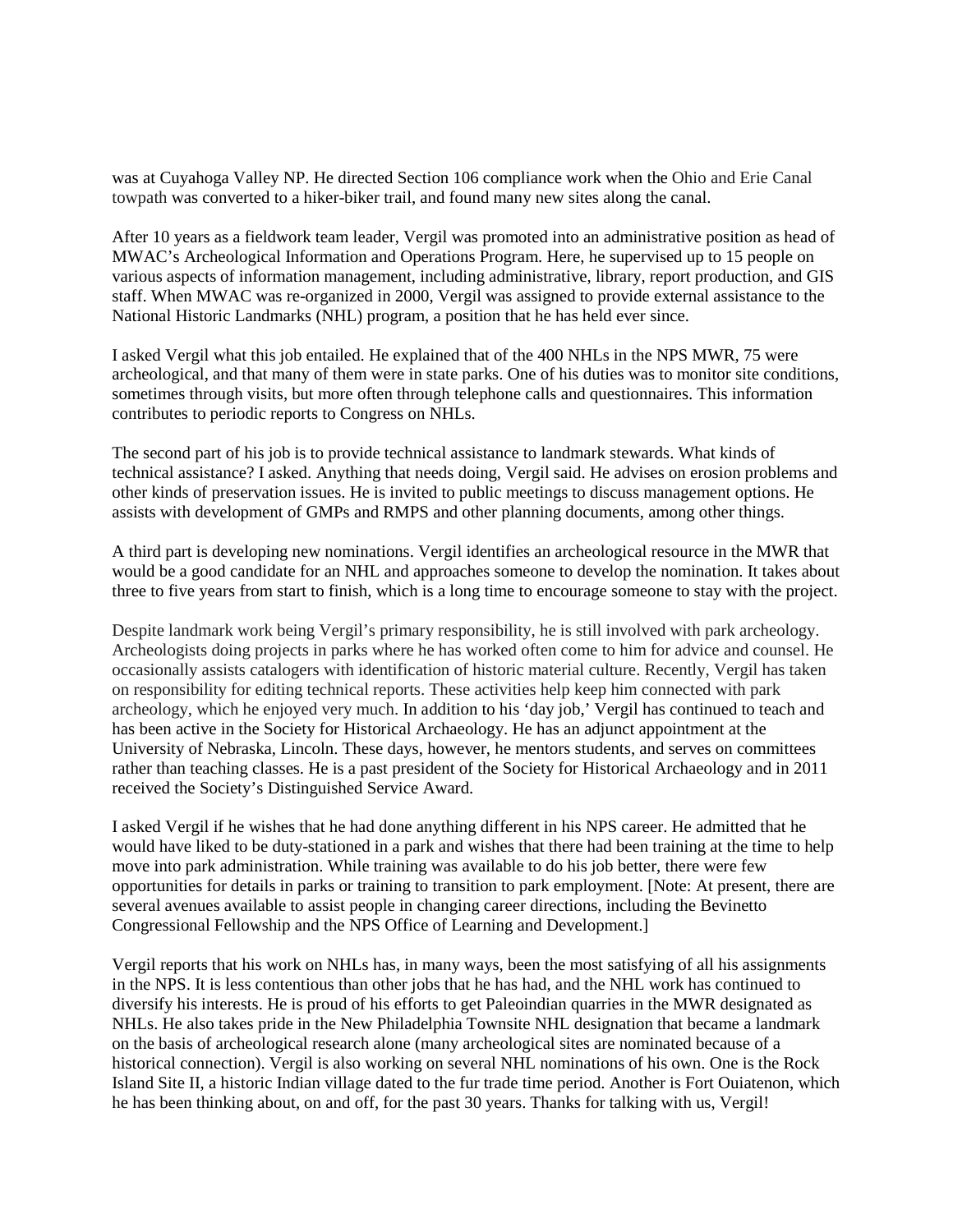# **Ninth Circuit Court Finds BLM Management Plan for Upper Missouri Breaks National Monument in Violation of Cultural Resource Law**

The U.S. Court of Appeals for the Ninth Circuit has ordered the BLM to go back and take a harder look at how a new management plan for the Upper Missouri Breaks NM, located in central Montana, may impact cultural and historic properties. The new plan authorizes 6 backcountry airstrips, more than 400 miles of roads, and jet boat use up and down the protected river corridor. In June 2009, the Western Environmental Law Center (WELC), on behalf of the Montana Wilderness Association (MWA), filed a complaint in Federal District Court against the BLM over the management plan. The complaint alleged that the plan violated various laws designed to protect the monument. The U.S. District Court in Great Falls, Montana, sided with BLM in 2009, finding that the agency had complied with all applicable laws when preparing its management plan. The Ninth Circuit reversed the District Court, holding that BLM failed to comply with the National Historic Preservation Act (NHPA). The judgment entered an order requiring the BLM to conduct Class III (intensive) cultural resource surveys with respect to roads, ways, and airstrips that have not received recent Class III surveys.

Based on five reasons, the court rejected the BLM's argument that the Class I (archival) survey was "reasonable and good faith effort" to identify cultural and historic properties in the monument:

- The proposed management plan entails specific uses for land areas and, thus, is not a *general*  management plan. In these instances, BLM policies required that "inventories should take place using methods and at a level commensurate with the nature of the proposed undertaking and its likely effect on the protection and management of the cultural resources."
- Only 8 percent of the monument lands have been subject to Class III inventory, and only 16 percent of the lands have been subject to Class I or II inventory. Most of the field work took place 40 years ago. The cultural resource inventory available was insufficient for planning purposes.
- The user-created roads and airstrips within the monument that are acknowledged and will remain open under the new management plan are understood to be *new* installations, and should be subject to a Class III survey.
- The proposed closing of 200 out of 600 miles of roads and ways, and 4 out of 10 airstrips, along with newly allowing camping within 50 feet of the road will concentrate travel into areas in which historic sites will be adversely affected. BLM policy in this instance requires that a Class III survey be conducted.
- BLM's promise to complete Class II and Class III surveys in the future (within the context of the plan) does not substitute for a more intensive survey now.

The Upper Missouri River Breaks NM was established in 2001 to protect the area's "spectacular array of biological, geological, and historical objects of interest." The monument is home to a number of cultural and historical sites, a 149-mile designated wild and scenic river, six wilderness study areas, an area of critical environmental concern, segments of the Lewis and Clark National Historic Trail, and the Nez Perce National Historic Trail.

To read the full decision, go to [http://www.westernlaw.org/sites/default/files/Opinion.Ninth\\_.Circuit.Breaks..pdf](http://www.westernlaw.org/sites/default/files/Opinion.Ninth_.Circuit.Breaks..pdf)

To learn more about Upper Missouri Breaks NM, go to<http://www.blm.gov/mt/st/en/fo/umrbnm.html>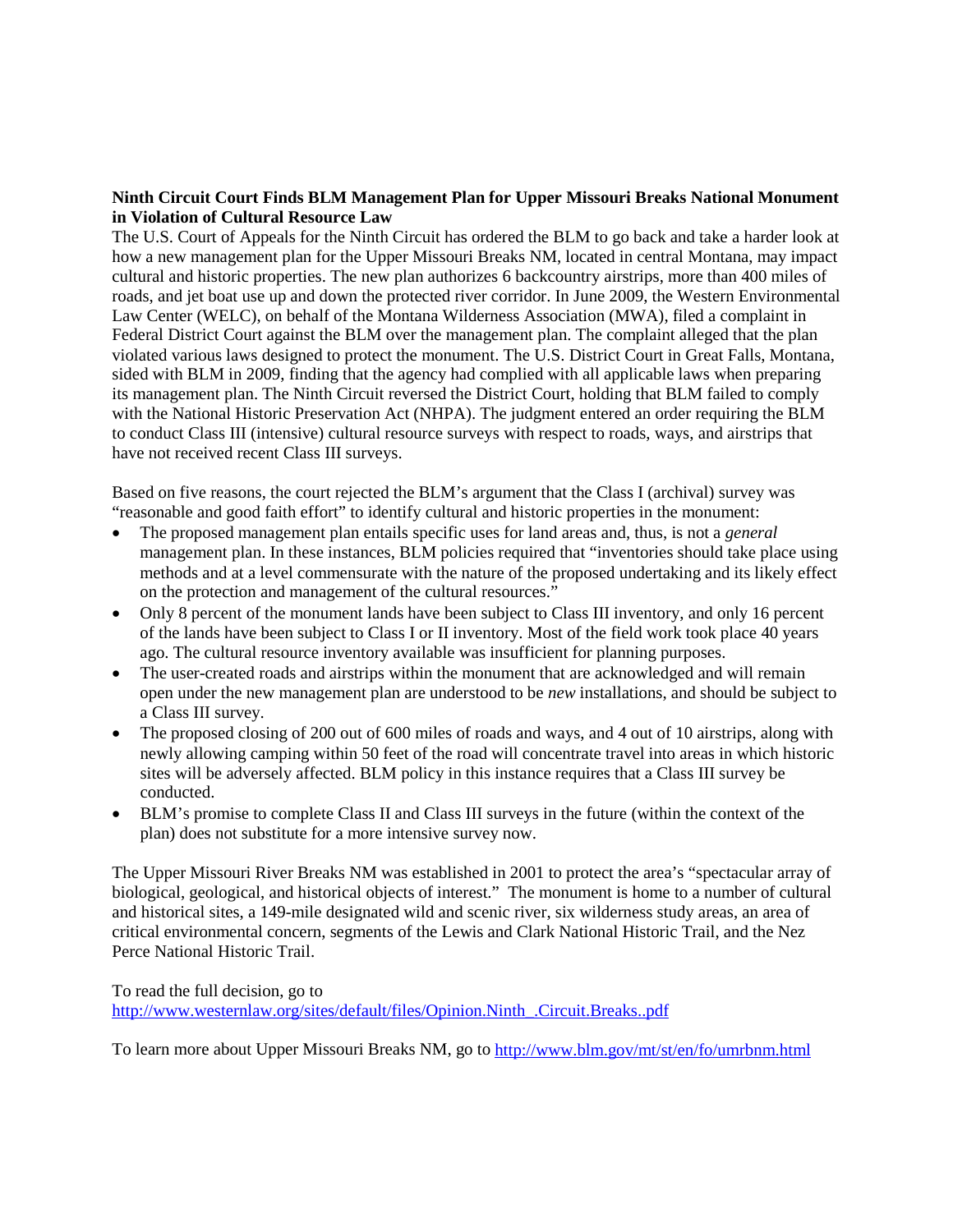

Upper Missouri River in Upper Missouri Breaks NM (BLM photo)

# **NPS Structural Fire Program Has Tips for Protecting Cultural Resources from Fire**

The NPS Structural Fire Program's "Prevention 52" educates and empowers all NPS employees to help prevent structural fires. The August web-feature focuses on protecting cultural resources in buildings. Here are their tips for ensuring that museum collections and building museum contents are considered during planning:

• *Schedule a walk-though with your local fire department annually.*

NPS policy mandates that every park advise local fire personnel "...of the locations and characteristics of cultural resources that could be threatened by fire and of any priorities for protecting them." The best way to carry out this important requirement is to invite your local emergency responders over for a visit.

• *Assess the safety of your facility with your emergency responders.*

Ask your emergency responders to assess the safety of your facility and make suggestions for any needed improvements. Acquaint them with the building's layout, complete or update their pre-incident plan, and note any hazards or special considerations. Point out your highest priority items and ask how best to protect them during a fire. Show the firefighters everything; that way they can address all potential issues.

• *Help your responders access important areas in an emergency.*

Ask responders if they have any suggestions to make it easier to access or move around the structure in an emergency. Point out the locations of all hazardous materials, such as natural history specimens preserved in alcohol. The information will assist the department in creating a pre-incident plan for your building.

• *Arrange for training for your own staff.*

When you invite the fire department to the park, ask to conduct fire extinguisher training for park staff while they are onsite. Ask questions when the firefighters visit; don't be shy when you can learn from the experts.

- *Incorporate structural fire safety into park routines.*
	- o Make sure that all rooms and cabinets housing hazardous materials are identified with required signage.
	- o Use reflective high visibility tape to mark storage cabinets that house priority items to be evacuated in an emergency.
	- o Take five minutes at the end of each day to do a quick safety check. Are all aisles and exits clear? Is rubbish properly disposed of? Are sensitive and/or fragile museum objects that you've been working with put away?
	- o Find out what fixed fire protection systems are in place, if they are complete, and annually inspected, tested and maintained.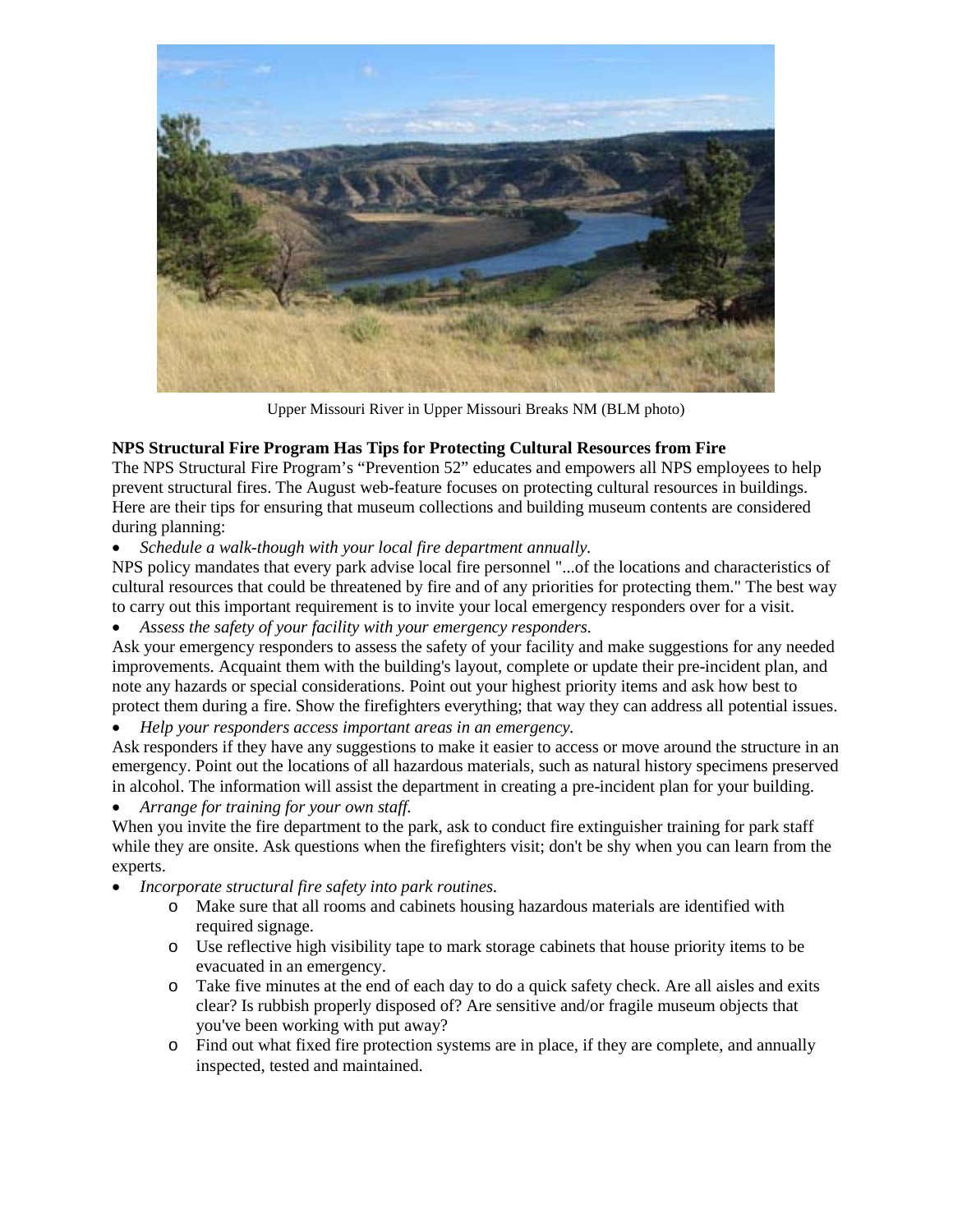# • *Involve park staff at all levels in structural fire safety.*

The involvement of park management is critical for success as it demonstrates the importance of fire safety at the park. Involve the building and utilities management staff, Park Structural Fire Coordinator, Chief of Cultural Resources, Superintendent, and Chief Ranger in the entire process - from planning to inspection to facility tour.

To read this and other Prevention 52 features, go to [http://www.nps.gov/fire/structural](http://www.nps.gov/fire/structural-fire/prevention52.cfm)[fire/prevention52.cfm](http://www.nps.gov/fire/structural-fire/prevention52.cfm)

### **NPS Historic Preservation Grants go to Indian tribes, Alaska Native and Native Hawaiian Groups**

NPS Director Jonathan B. Jarvis has announced more than \$645,000 in historic preservation grants to 17 American Indian tribes, Alaskan Natives, and Native Hawaiian organizations.The competitive grants can be used to fund projects such as nominations to the National Register of Historic Places, preservation education, architectural planning, historic structure reports, community preservation plans, and bricksand-mortar repair to buildings. The grants must be matched by the receiving organization so they also act as a catalyst by attracting private and non-federal investment in historic preservation efforts nationwide.

Congress provides these grant appropriations each year with revenue from Federal oil leases on the Outer Continental Shelf. The National Park Service administers the grants through the Historic Preservation Fund. This year's appropriation was decreased by about 5 percent as a result of sequestration. Grants were awarded to the following tribes:

| <b>Burns Paiute Tribe</b>                                | \$39,211 |
|----------------------------------------------------------|----------|
| Chilkat Indian Village                                   | \$39,935 |
| Confederated Tribe of Warm Springs Reservation of Oregon | \$40,000 |
| Fort Peck Assiniboine and Sioux Tribes                   | \$40,000 |
| Hula Preservation Society                                | \$39,610 |
| Karuk Tribe                                              | \$37,628 |
| Keweenaw Bay Indian Community                            | \$24,210 |
| Koniag, Inc.                                             | \$39,402 |
| <b>Makah Nation</b>                                      | \$39,568 |
| Organized Village of Kake                                | \$39,779 |
| Pedro Bay Village Council                                | \$33,548 |
| <b>Penobscot Nation</b>                                  | \$32,897 |
| Picayune Rancheria of the Chukchansi Indians             | \$40,000 |
| Pueblo of Laguna                                         | \$39,622 |
| Santo Domingo Pueblo – Tribal Housing Authority          | \$39,946 |
| Sun'aq Tribe of Kodiak                                   | \$40,000 |
| Ute Mountain Ute Tribe                                   | \$39,995 |
|                                                          |          |

# $\sqrt{645,351}$

For more information about the NPS tribal preservation programs and grants, visit: [http://www.nps.gov/tribes/Tribal\\_Historic\\_Preservation\\_Officers\\_Program.htm.](http://www.nps.gov/tribes/Tribal_Historic_Preservation_Officers_Program.htm)

### **Albright-Wirth Grant Program Proposals Now Being Accepted**

Applications for grants from the Horace M. Albright – Conrad L. Wirth Grant Program, that annually awards funding for personal and career development projects to NPS employees, are now being accepted.